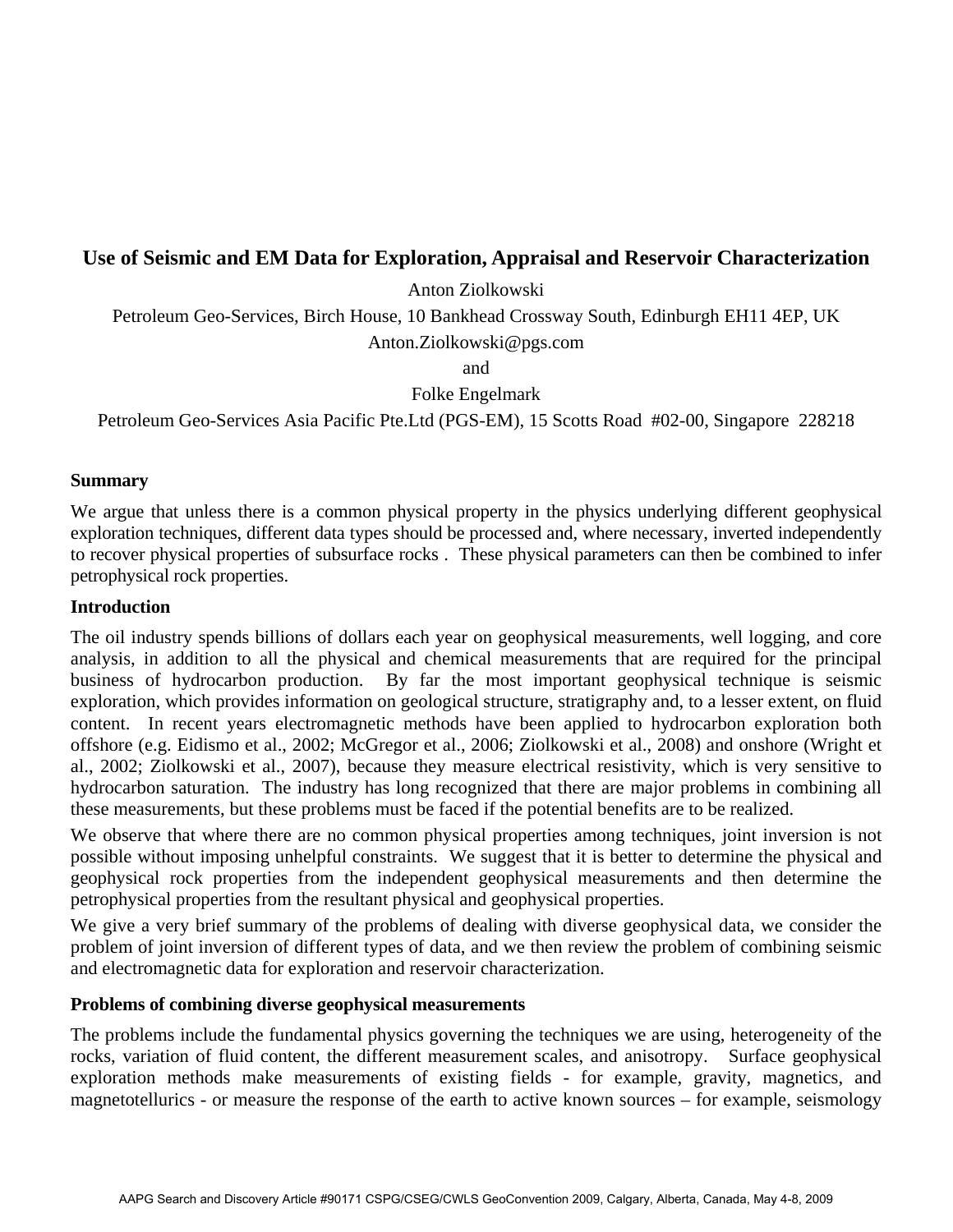and electromagnetics. The fields and the responses are described by well-known equations that are derived from physical laws formulated by Newton, Hooke, Maxwell, etc. The constants in these equations are the physical properties of the rocks under investigation.

The first problem is there is usually no overlap in physical properties between the methods, as is seen by inspection of Table 1. An exception is the combination of gravity and seismology: the governing equations both depend on density, so the measurements can be connected and have been used very successfully together to find, for instance, fragments of continents in the oceans. Where there is no overlap in physical properties between the methods, they cannot be connected unless the physical properties are correlated. No such universal correlation exists, which is one of the reasons life is so interesting for geoscientists.

| <b>Technique</b>                     | <b>Equations</b>                                   | <b>Physical properties</b> |                              | <b>Geophysical properties</b> |                              |
|--------------------------------------|----------------------------------------------------|----------------------------|------------------------------|-------------------------------|------------------------------|
| Gravity and gravity<br>gradiometry   | Newton's law of gravitation;<br>Laplace's equation | Density                    | $\rho$                       | Density                       |                              |
| Seismic reflection and<br>refraction | Wave equation                                      | Bulk modulus               | K                            | P wave velocity               | $V_p$                        |
|                                      | (Hooke's law and Newton's<br>laws of mechanics)    | Shear modulus<br>Density   | G<br>$\rho$                  | S wave velocity<br>Density    | $V_{s}$<br>$\rho$            |
| Magnetism                            | Laplace's equation                                 | Magnetic permeability      | $\mu_{\scriptscriptstyle M}$ | Magnetic permeability         | $\mu_{\scriptscriptstyle M}$ |
| Electromagnetics                     | Maxwell's equations                                | Electrical conductivity    | $\sigma$                     | Electrical conductivity       | $\sigma$                     |
|                                      |                                                    | Magnetic permeability      | $\mu_{\scriptscriptstyle M}$ | Magnetic permeability         | $\mu_M$                      |

Table 1. Geophysical techniques, governing equations, physical and geophysical properties

### **Joint inversion of diverse geophysical data**

Inversion is iterative forward modeling. Forward modeling is the computation of synthetic data from an earth model using the basic equations and appropriate initial and boundary conditions. The synthetic data are compared with the measured data and the model parameters are adjusted to reduce the differences between them. Model parameters are the physical or geophysical properties of the subsurface. The methodology of parameterization, parameter adjustment, and error minimization is a science by itself (Sen and Stoffa, 1995). The output of inversion is a range of models of subsurface physical properties. The inversion process does not derive the physical properties from the measured data: it only creates models from which it is possible to derive synthetic data similar to the measurements.

Simultaneous inversion of different data types, or joint inversion, should provide better constraints on the range of possible models, since variations in one parameter, say density, has an effect on other parameters, for instance P-wave and S-wave velocity.

Where there is no common parameter between data types there may be a correlation between key parameters of two different geophysical methods. For example, Colombo et al. (2008) found that P-wave velocity  $V_p$  and electrical resistivity (reciprocal of conductivity  $\sigma$ ) from logs in a well in the Columbia

River Basin were correlated in an approximately log-linear relationship. Their seismic and magnetotelluric (MT) data sets could then be connected via the correlation and inverted together, giving a better inversion of both data sets. One feature of joint inversion is to give different weights to different data. This is important for at least two reasons. First, the ranges of the key parameter, say P-wave velocity  $V_p$  for the seismic data and conductivity  $\sigma$  for the MT data, are very different;  $V_p$  might vary by a factor of 5 between maximum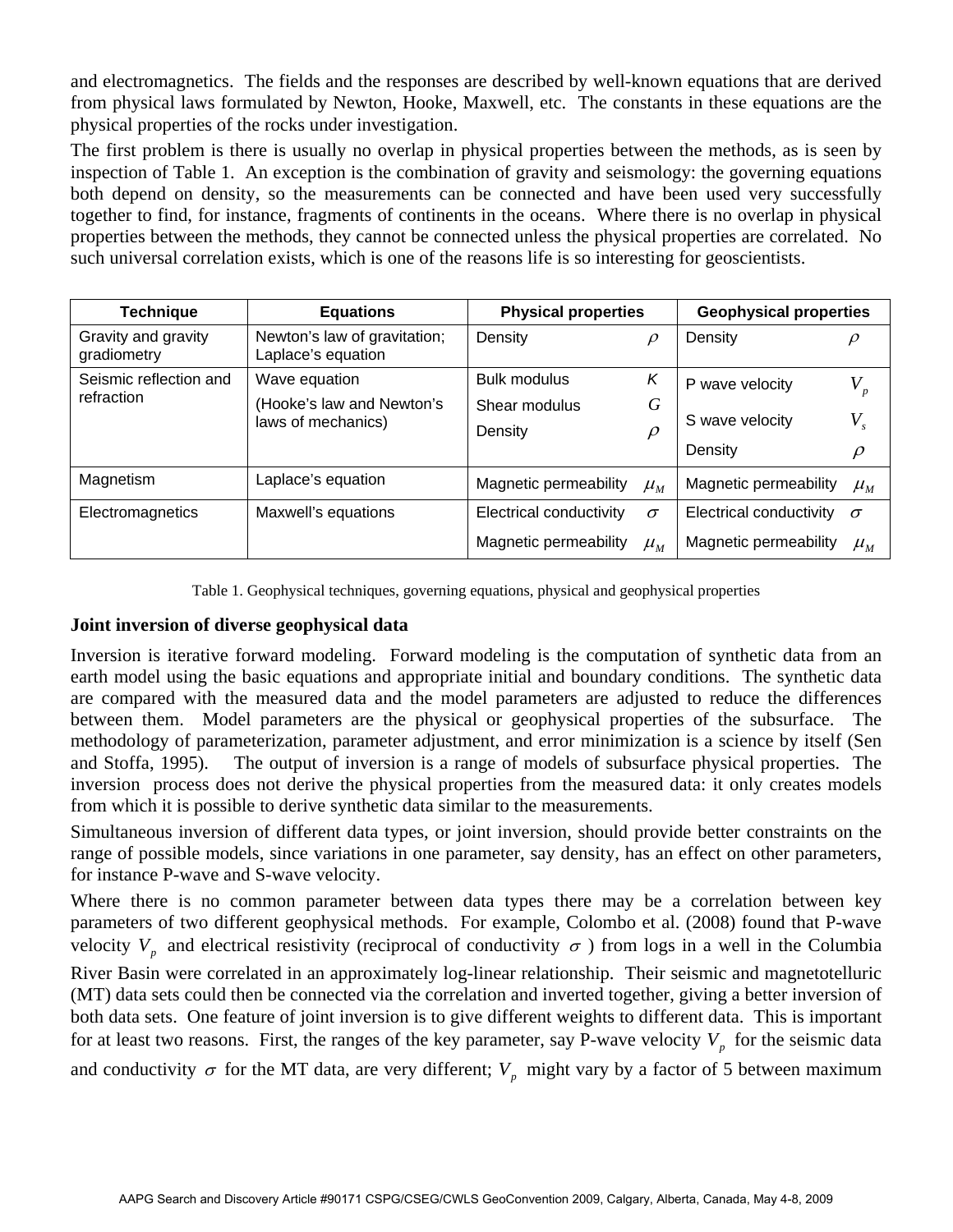and minimum, while  $\sigma$  might vary by three orders of magnitude. Second, the spatial resolution and quality of the two data sets might not be the same, and might vary laterally and with depth over the survey area.

The inherent problem in relying on an accidental correlation to derive one physical property from another is that it biases the investigation and may lead to erroneous conclusions.

### **Exploration, Appraisal, and Reservoir Characterization**

Most rocks are inhomogeneous and contain fluids and it is the nature of those fluids that is usually of most interest. In exploration we want to know: Are there any hydrocarbons? For appraisal we want to know: How much hydrocarbons? And for reservoir characterization and monitoring we want to know: How do the petrophysical parameters porosity  $\phi$ , permeability  $\nu$  and brine saturation  $S_{w}$  vary in the reservoir? The answers to these questions require knowledge of the rock physics. Processing and inversion of geophysical data can yield only geophysical parameters; they cannot yield petrophysical parameters. To get at the petrophysical properties from the physical or geophysical properties requires a rock physics model that connects them, and this can be further fine-tuned with wireline logs and core data from the area of interest.

The physics of fluid-filled rocks is so complicated that there is, as yet, no rigorous theory to describe the propagation of seismic waves in fluid-saturated permeable rocks. In the absence of rigorous theories it is necessary to rely on empirical methods to look for correlations of properties within rock types. By their nature these methods must rely on measurements of the properties of rock types, and any correlations of properties found apply only to the rocks within the set that have been measured.

It is well known, for example, that variations in brine saturation in the pore space can have a dramatic effect on the physical properties of some rocks. For example, the resistivity can decrease by three orders of magnitude in a sandstone reservoir as hydrocarbons are produced, while the P-wave velocity may vary by only a few per cent. That is, for a fixed porosity  $\phi$ , the relationship between  $V_p$  and  $\sigma$  is a function of fluid

saturation. Where hydrocarbons may be present, therefore, it is of critical importance *not* to impose any kind of relationship between key physical parameters.

## **Migration of EM data**

The seismic industry has developed confidence in its ability to find geological structure from seismic data, using depth migration and full waveform inversion. The algorithms are tested on synthetic data and we know what happens when, for example, the data do not have enough low-frequency content.

A similar approach needs to be developed for EM data, with resistivity corresponding to velocity. Obviously, bandwidth and sampling are critical, just as they are for seismic data. If this can be done (and several people are working on it), the output from EM data processing would be electrical conductivity as a function of subsurface position. The seismic and EM data would then yield elastic properties and electrical resistivity as a function of subsurface position.

Until migration of EM data is able to image subsurface electrical conductivity contrasts – in the same way that migration of seismic data is able to image subsurface acoustic impedance contrasts – we must rely on inversion.

#### **Combining the seismic and EM properties to infer petrophysical properties**

It is well known that seismic data can resolve low gas saturations of  $0 - 30$  % quite accurately in sandstones, whereas EM struggles to resolve low hydrocarbon saturation. However EM becomes increasingly more sensitive with higher hydrocarbon saturation.

In carbonates we often find low porosities at shallow depths of burial and surprisingly high porosities at larger depths. The diagenetic process for carbonates is much more complicated and variable than for sandstones, involving for example dolomitization that increases the matrix density, hence increasing the porosity also. Hence we find that the first order effect on acoustic impedance in carbonates is porosity